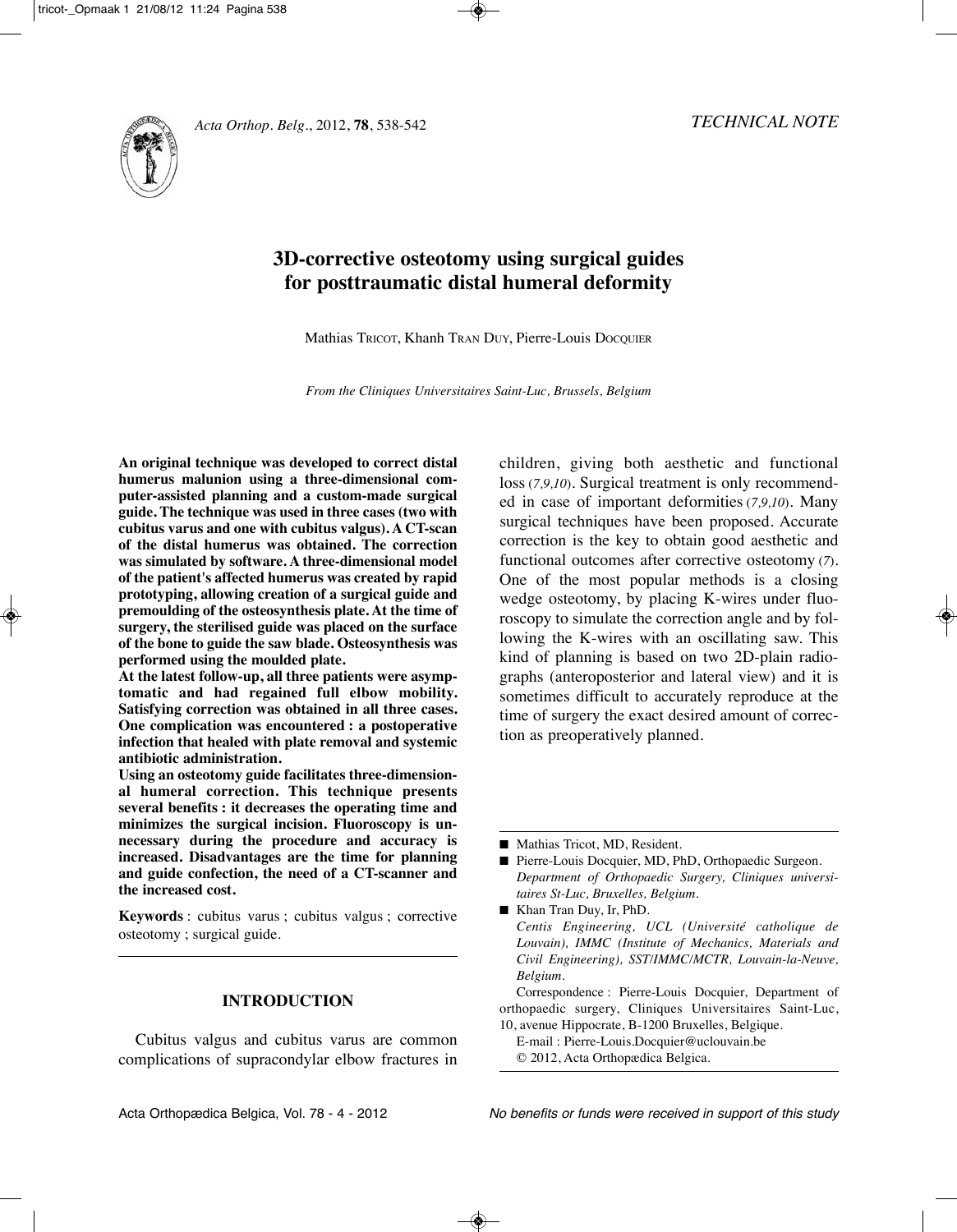We have developed a new technique consisting of tri-dimensional calculation of the osteotomy angle on a CT-scanner and preparation a surgical guide. A premoulded osteosynthesis plate is obtained thanks to a prototyped model of the humerus. Osteotomy and internal fixation are realised through a single small incision. Parents were informed, and consent was obtained for participation in the study.

# **MATERIALS AND METHODS**

## **Patient series**

Three children with humeral deformity consecutive to malunited supracondylar humeral fracture were included. Clinical data for the 3 patients are summarized in Table I.

## **Preoperative radiographic carrying angle measurement**

Two mid points were marked on the distal humerus (mid diaphysis and mid distal metaphysis) and two others on the ulna (at the level of the radial tuberosity and at the most proximal ossification of the ulna). Two lines were drawn through these points giving the carrying angle (Fig. 1) (*1,2,6,8*).

#### **Preoperative planning for osteotomy**

A preoperative humerus CT-scan was obtained using a Brilliance 40 CT-scanner (Philips, the Netherlands) with 1-mm spacing between slices and 2-mm slice

R B *Fig. 1.* — Measurement of the radiographic carrying angle.

Antero-posterior view of the lower end of the humerus and upper end of radius and ulna. Line A–B is drawn through two mid points on the humerus, one at the distal metaphysis and the other in the distal third of the diaphysis. Line C–D is drawn through two mid points on the ulna, one at the level of the radial tuberosity and the other at the most proximal end of the ulna.

| Case             | <b>Sex</b> | Age at  | Humeral   | Pre-        | Planned     | Post-         | Pre-       | Post-      | Pre-      | Post-     |
|------------------|------------|---------|-----------|-------------|-------------|---------------|------------|------------|-----------|-----------|
|                  |            | time of | deformity | operative   | resected    | operative     | operative  | operative  | operative | operative |
|                  |            | surgery |           | carrying    | angle       | carrying      | elbow      | elbow      | pain      | pain      |
|                  |            | (years) |           | angle       |             | angle         | <b>ROM</b> | <b>ROM</b> |           |           |
| Case 1           | M          | 10      | Cubitus   | $-9^\circ$  | $+27^\circ$ | $+16^\circ$   | 140/10     | 140/0      | During    | none      |
|                  |            |         | varus     |             |             |               |            |            | sport     |           |
| $\text{Case} 2$  | M          | 13      | Cubitus   | $-7^\circ$  | $+17^\circ$ | $+11^{\circ}$ | 145/10     | 160/0      | none      | none      |
|                  |            |         | varus     |             |             |               |            |            |           |           |
| $\text{Case } 3$ | F          | 8       | Cubitus   | $+33^\circ$ | $-23^\circ$ | $+1^{\circ}$  | 110/30     | 130/10     | During    | none      |
|                  |            |         | valgus    |             |             |               |            |            | effort    |           |

Table I. — Clinical and radiographical data of the patients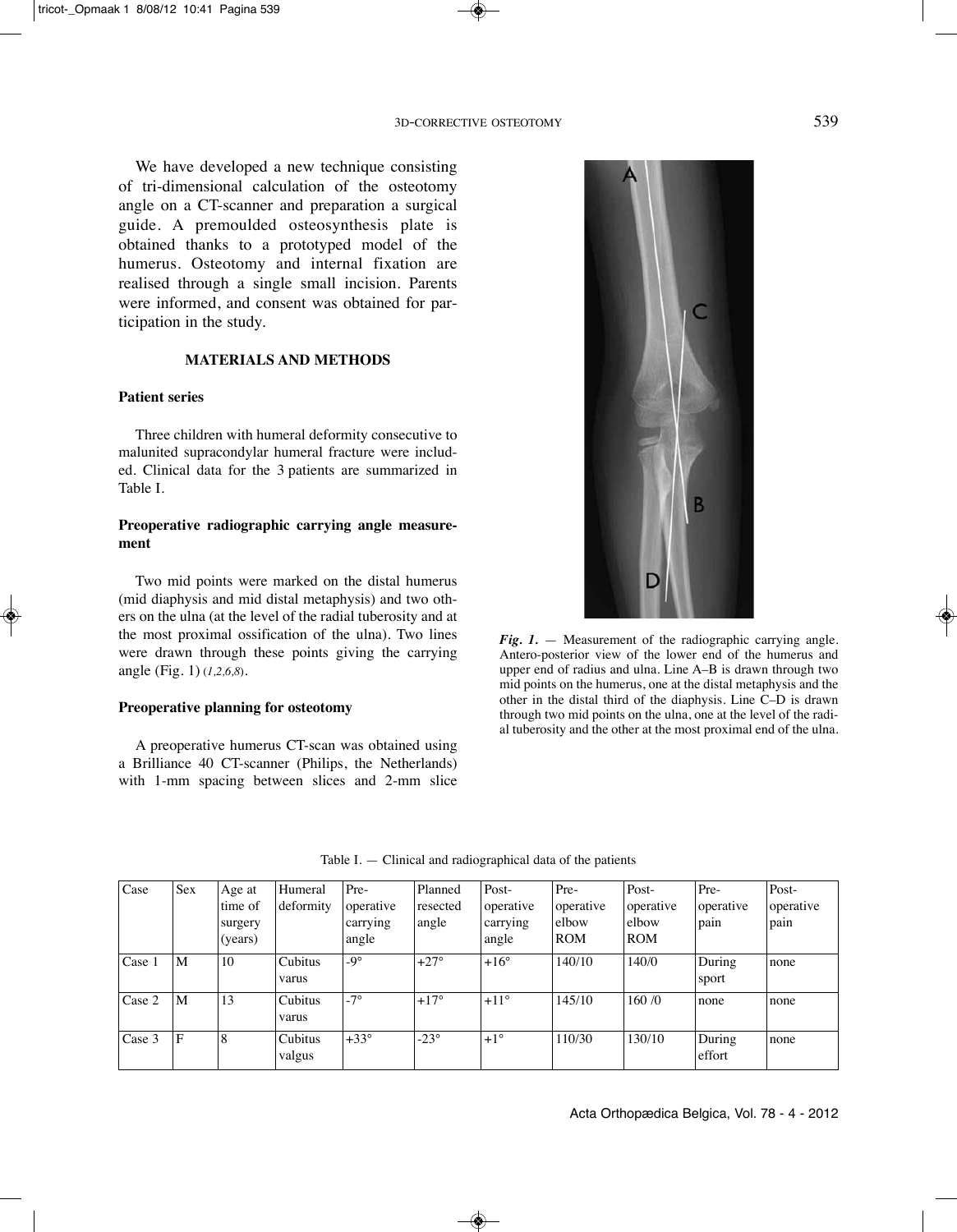

*Fig. 2.* — 3D-reconstruction of the patient's humerus. The wedge osteotomy is planned (B).



*Fig. 3.* — Distal end of the humerus with : epiphysis (A), humerus with cubitus varus deformity (B) and the correction obtained after lateral closing wedge osteotomy (C). Left : anterior view. Middle : posterior view. Right : lateral view.

thickness. A 3D-reconstruction was made with Mimics software (Materialise, Leuven, Belgium) (Fig. 2 & 3). The closing wedge was planned, leaving a small bony hinge at the opposite side for stability.

#### **Creation of osteotomy guide**

A model of the patient's humerus was created by rapid prototyping using a 3D-plaster printing based on the CTscanner data (*3*). The guides were created by the contact of the prototypes with one unique possible position (Fig.  $4 \& 5$ ). A model of the corrected humerus was also obtained, permitting preoperative moulding of the osteosynthesis plate. The guides and the moulded plate were sterilised to be available in the operating room.



*Fig.* 4. — The osteotomy template (real acrylic model)

### **Corrective osteotomy using the guide**

The patient was placed in the supine position with the arm on an arm board and with a tourniquet (Fig. 6). A lateral approach was used for the cubitus varus deformity, and a medial approach for the cubitus valgus deformity. A 4-5 cm incision was used. After soft-tissue dissection, the periosteum was incised longitudinally and the distal humeral metaphysis was exposed subperiosteally. For the medial approach, the ulnar nerve was dissected and protected during the procedure. The guide was displaced until the unique position was reached. By following the surgical guide with the oscillating saw a closing wedge osteotomy was performed (*4,5,11*). *The* opposite cortex (hinge) was gently weakened with a small osteotome, and the bony wedge was resected. By closing the wedge, the planned correction was directly obtained and internal fixation was performed with the moulded plate (Fig. 7).

### **Post-operative period**

All children were immobilized in a long-arm posterior splint with the elbow flexed at 90° for three weeks, with a change after 1 week. At 3 weeks postoperatively, the radiograph showed consolidation of the osteotomy and mobilization was allowed.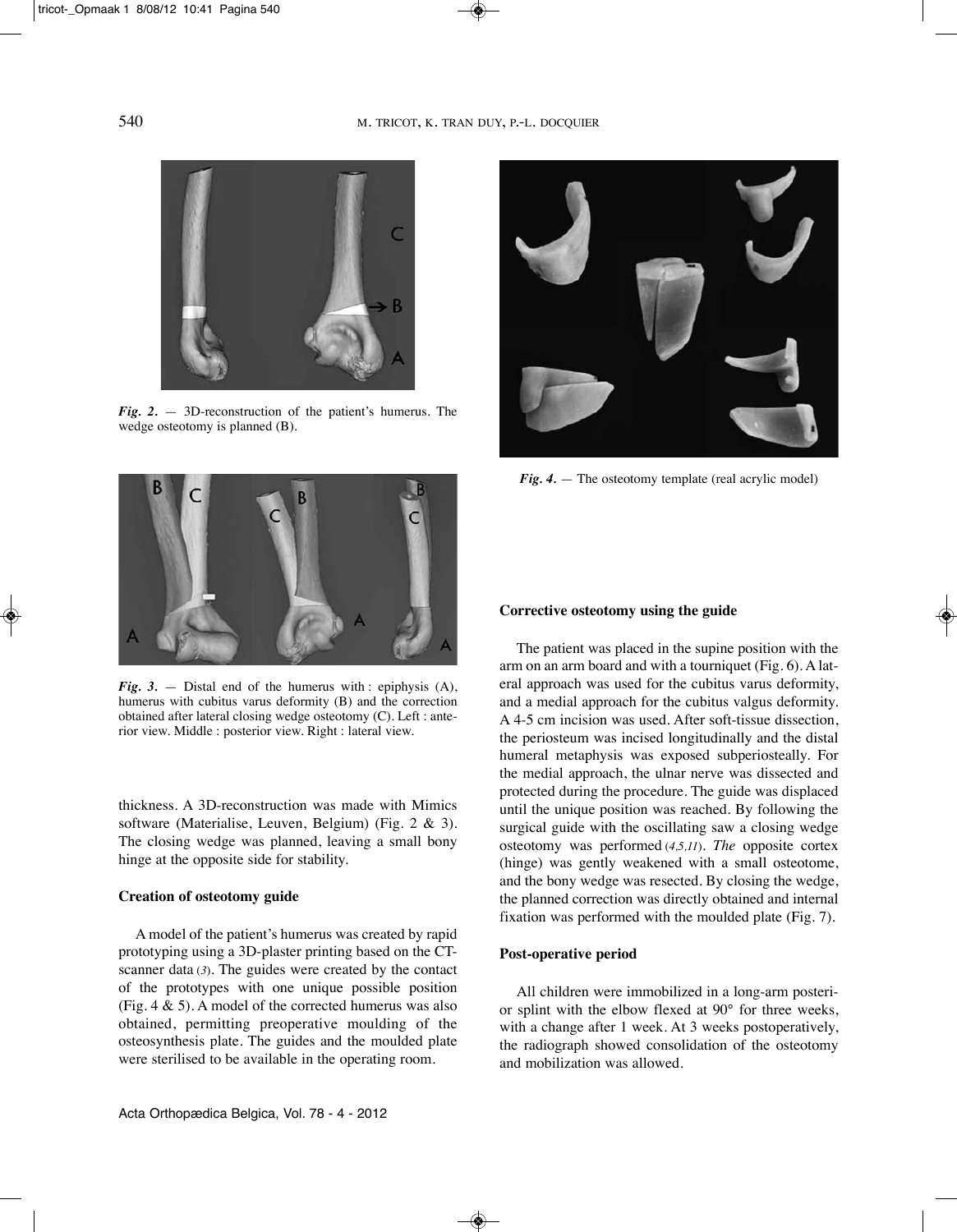

*Fig. 6.* — The patient is placed in the supine position with the arm on an arm board. Preoperative picture of the cubitus varus.

*Fig. 5.* — A model of the patient's distal humerus is created by rapid prototyping (1). The osteotomy template is placed on the bone (2). The first cut is made and the small part of the guide is removed (3). The second cut is made (4). The large part of the guide is removed and the bone wedge is removed (5). The distal humerus is realigned as planned (6).

# **RESULTS**

The results obtained for the three patients are summarized in Table I. The postoperative radiographic evaluation was performed 6 month postoperatively (Fig. 8). A postoperative complication was encountered in one case : an infection that required removal of the plate and antibiotherapy. Final evolution was favourable. The desired correction was obtained in all cases. The correction obtained (measured on the postoperative radiograph) was the one planned with an error of 2°, 1° and 9° respectively (Table I). At the latest followup, all patients were asymptomatic and had regained full elbow mobility.

# **DISCUSSION**

In case of distal humeral deformity, we usually wait until the patient has reached the age of ten years, in order to minimize the risk of recurrence, considering that remaining growth is negligible.



*Fig. 7.* — The osteotomy guide is placed on the anterolateral surface of the humerus through a lateral approach. Internal fixation is performed with a premoulded plate after bone wedge resection.